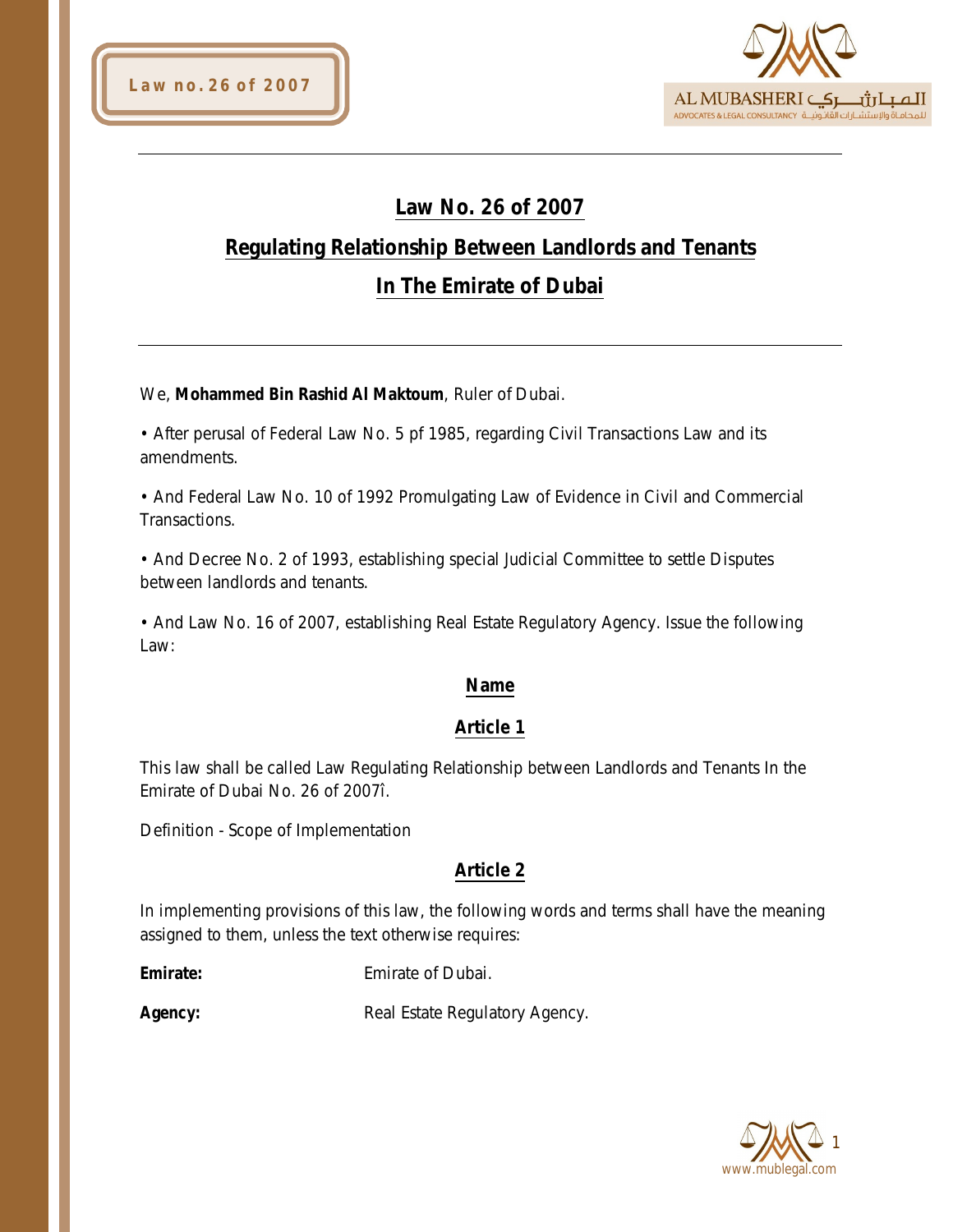| <b>Real Estate:</b>      | Immovable property and its annexures rented for residential,<br>commercial or professional purposes or any other legal activity.                                                                                                                                                                          |
|--------------------------|-----------------------------------------------------------------------------------------------------------------------------------------------------------------------------------------------------------------------------------------------------------------------------------------------------------|
| <b>Tenancy Contract:</b> | The contract by which landlord is committed to enable tenant to<br>benefit from the property for specified purpose and period<br>against specified consideration.                                                                                                                                         |
| Landlord:                | Natural or Judicial person who has, by law or consent, the right<br>of disposal on the property and to whom the title of the property<br>is transferred during tenancy period or to his representative or<br>legal attorney, including the tenant authorized by the landlord to<br>sublease the property. |
| Subtenant:               | Natural or judicial person who benefits from the property, or part<br>thereof, in accordance with a tenancy contract signed with the<br>landlord.                                                                                                                                                         |
| Rent:                    | Specified consideration which the tenant is bound to pay<br>according to tenancy contract.                                                                                                                                                                                                                |
| Committee:               | Judicial Committee established to settle deputes between<br>landlords and tenants.                                                                                                                                                                                                                        |
| <b>Notification:</b>     | Written notification sent by either of the two parties to the other<br>through notary public, registered mail, personal delivery or by<br>technological means approved by law.                                                                                                                            |

## **Article 3**

This law shall be applicable to leased properties in the Emirate including open and agricultural lands, excluding hotels and free accommodation provided by natural or judicial persons to their employees.

# **Tenancy Contract**

## **Article 4**

1. Tenancy relationship between landlord and tenant shall be governed by written tenancy contract signed by them describing property in details, the purpose of tenancy, name of landlord, No. and type of land, name of the area, period and rent value and method of payment.

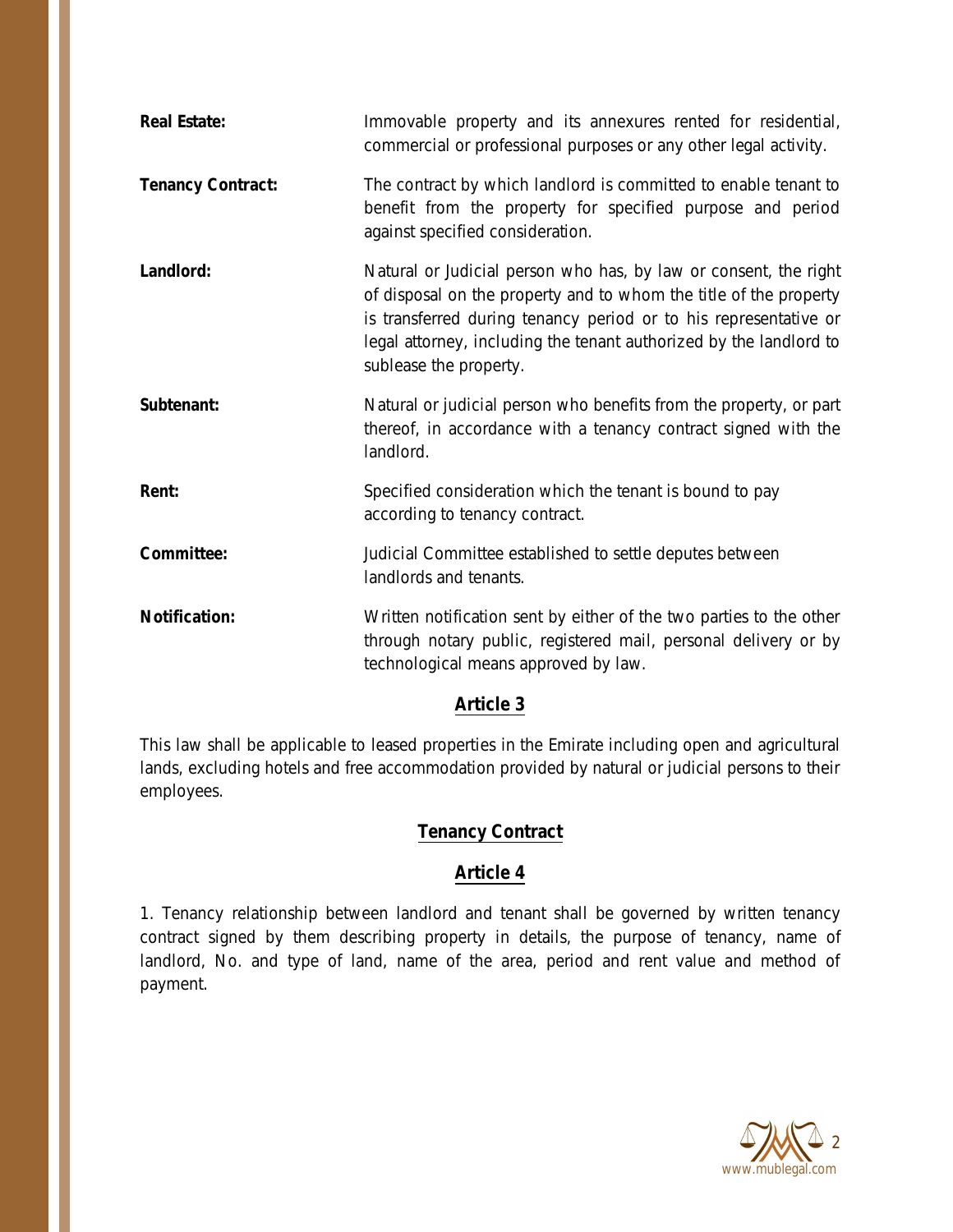2. All properties subject to this law, or its amendments, are to be registered with the Agency. However, judicial bodies and governmental departments and authorities should not consider any claim, case or execution based on tenancy contract unless the same is registered with the Agency in accordance with rules and conditions set for this purpose.

#### **Period of Tenancy**

#### **Article 5**

Period of tenancy must be specific, otherwise, tenancy contract shall be deemed as valid for the period specified for payment of the rent value.

## **Article 6**

If the tenant continues to occupy property after expiry of contract period without any objection by landlord, then the contract shall be renewed for similar period or for one year, whichever is less, with the same terms and conditions.

## **Article 7**

If tenancy contract is due and valid, it cannot be unilaterally terminated by landlord or tenant, unless both parties agree on such termination or in accordance with the provisions of this law.

## **Article 8**

Sublease contract between tenant and subtenant shall expire by expiry of tenancy contract between landlord and tenant, unless landlord expressly agrees on the extension of sublease contract period.

## **Rent Value**

## **Article 9**

Landlord and tenant must specify rent value in the tenancy contract, and should not increase such rent value or amend any of tenancy contract conditions till the elapse of two years from date of inception of original tenancy relationship.

## **Article 10**

The Agency shall have the exclusive authority to specify percentage of rent increase in the Emirate, in view of economical circumstances.

## **Article 11**

Rent value includes benefiting from property utilities, like swimming pools, playgrounds, sports halls, health club, car parkingÖ.etc. unless agreed otherwise.

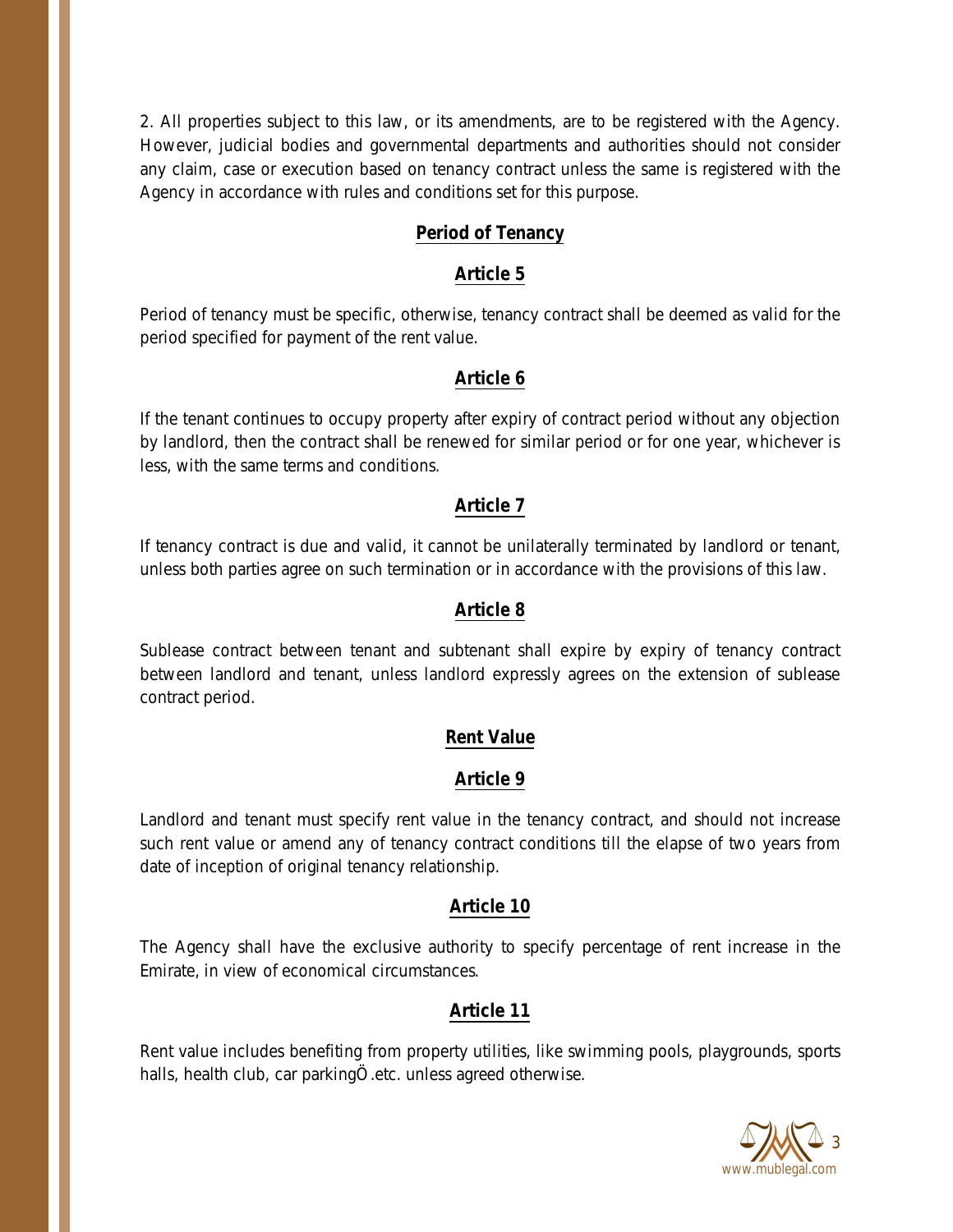#### **Article 12**

Tenant shall pay rent value on agreed dates. However, if such agreement is not there or cannot be proved, then rent value must be paid in annual four equal instalments to be paid in advance.

#### **Article 13**

1. Subject to article (9) herein and for tenancy contract renewal purposes, landlord and tenant may reconsider rent value and if no agreement is reached and necessity for extension of tenancy period is proved, then the committee shall decide extension of tenancy period and determine rent value of similar properties in the same area.

2. The committee shall decide rent value of similar properties in view of rules and standards proposed by the Agency on the basis of property condition and rent value of similar property in the same area.

#### **Article 14**

Shall either party opts not to renew contract or not to amend any of its conditions, then he must notify the same to the other party not less than 90 days prior to expiry date, unless both parties agreed otherwise.

#### **Landlord Obligations**

#### **Article 15**

Landlord shall be committed to handover the premises in good condition that enables tenant to obtain the benefit subject of the contract.

#### **Article 16**

Landlord shall, during validity of contract, be liable for handling maintenance of property and shall rectify any defects or faults that affect tenant's targeted benefit from the premises, unless the two parties agree otherwise.

#### **Article 17**

Tenant shall not make any change in the premises, its utilities or ancillaries affecting the intended benefit, and tenant shall be liable for such changes caused by him, or by any person authorized by him, and for any damages, faults or shortages caused to the premises for reasons not relating to the tenant.

#### **Article 18**

Landlord must provide tenant with all approvals required by competent authorities in the Emirate if he wishes to execute decoration works, or other works, which require such

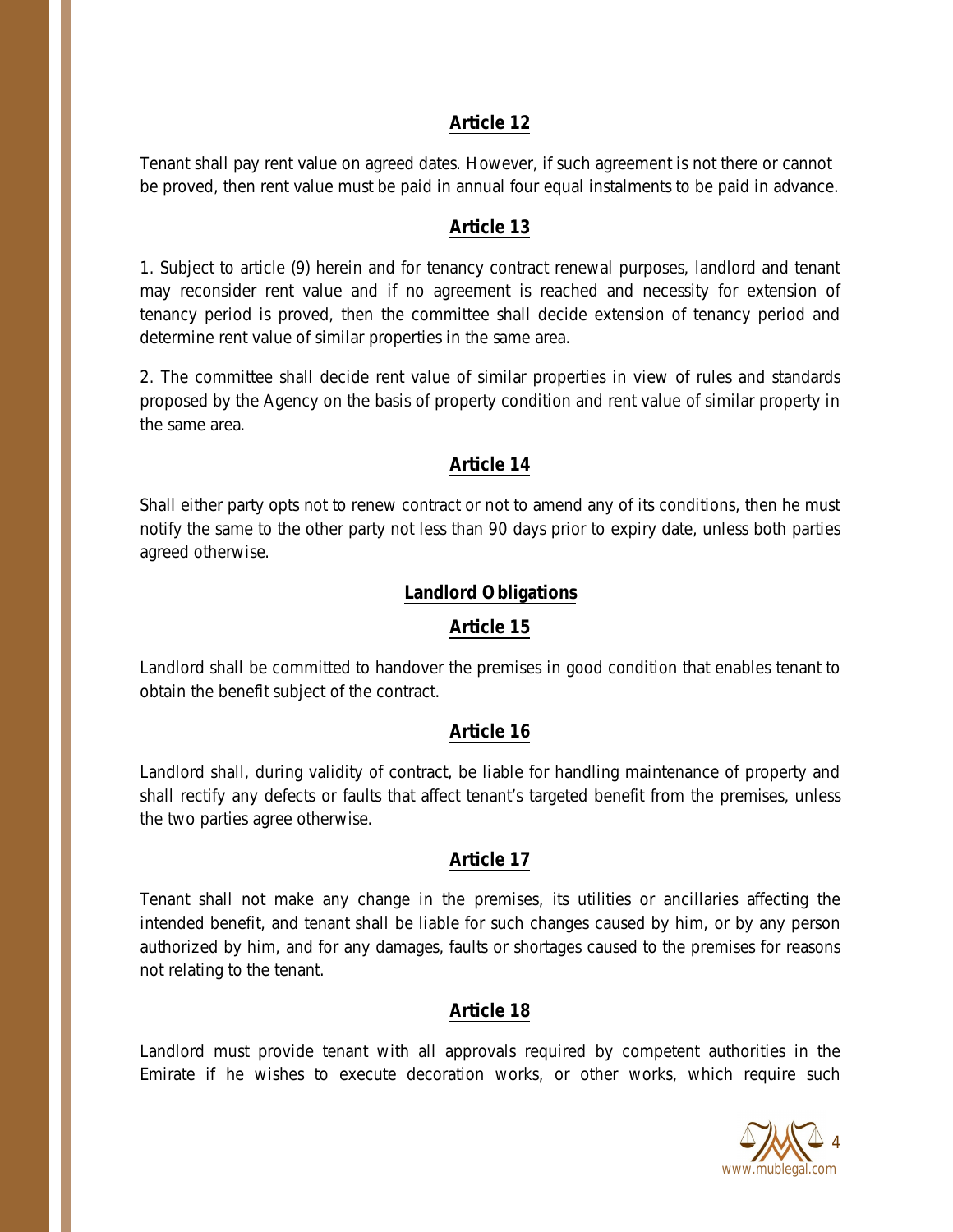approvals, provided that such works shall not affect the structure of the premises and provided that tenant has necessary documents evidencing applying for such approvals.

## **Obligations of the Tenant**

## **Article 19**

Tenant must pay rent value on due dates and preserve premises as his own property. He also shall not make any changes, renovations or maintenance works without landlords permission, after obtaining necessary approvals from relative authorities. This shall not violate tenant's obligation to execute agreed upon maintenance or that which is ordinarily done by tenants.

## **Article 20**

Landlord may obtain maintenance deposit amount from tenants to guarantee maintenance of premises at the end of tenancy contract, provided that landlord shall undertake to refund this deposit, or any remaining amount, upon expiry of contract.

## **Article 21**

Tenant shall be obliged, upon expiry of tenancy, to return the premises to landlord in the same condition as handed over to him at the time of contracting except, shortages resulting from normal use or for reasons beyond his control. However, in case of any dispute, the matter shall be referred to the Committee for decision.

## **Article 22**

Unless tenancy contract otherwise provides, the tenant shall pay all fees and taxes due for government authorities for benefiting from the premises, in addition to any other fees or taxes due for subleasing.

## **Article 23**

The tenant shall not, upon eviction leaving the premises, remove any fixed improvements unless agreed otherwise by both parties.

## **Article 24**

Unless otherwise agreed in the tenancy contract, the tenant shall not assign benefit or sublease premises without obtaining landlord's approval.

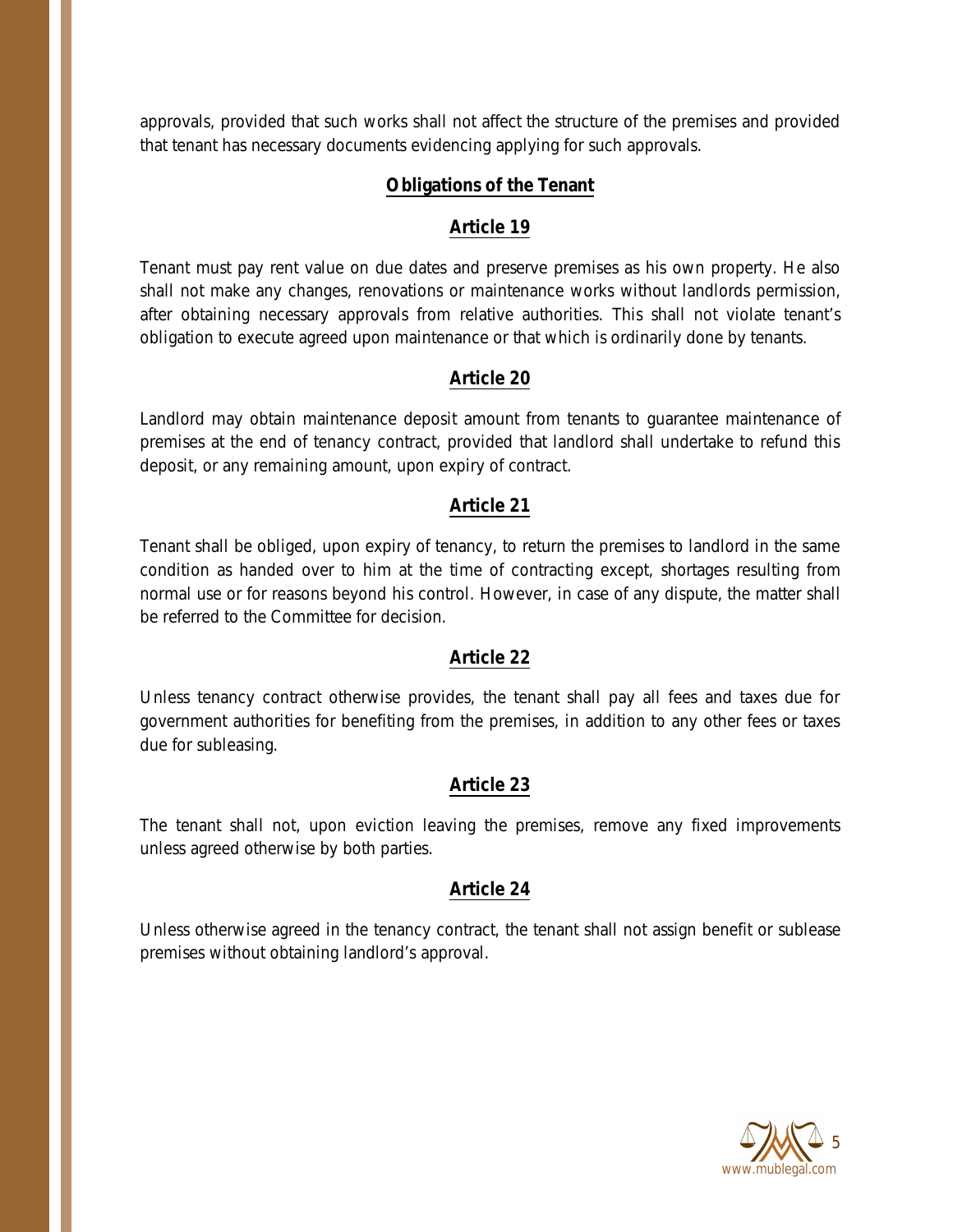#### **Eviction**

#### **Article 25**

1. Landlord may demand eviction of tenant prior to expiry of tenancy period in the following cases:

a. If tenant fails to pay rent value, or part thereof, within thirty (30) days of landlord's notification for payment.

b. If tenant sublease premises, or part thereof, without landlordís written approval and in such case eviction shall be applicable to subtenant, and his right to refer to tenant for compensation shall be reserved.

c. If tenant uses, or allows others to use, premises for illegal or immoral activities.

d If tenant causes changes that endanger safety of the premises in a way that it cannot be restored to its original condition or if he causes damages to the premises purposely or due to his gross negligence to take proper precautions or if he allows others to cause such damages.

e. If tenant uses leased premises for purposes other than those mentioned in the tenancy contract or if he uses premises in a way that violates planning, building and land using regulations.

f. If the premises is endangered to collapse, provided that landlord must prove such condition by a technical report attested by Dubai Municipality.

g. If tenant fails to observe legal obligations or tenancy contract conditions within (30) days from date of notification by landlord to abide by such obligations or conditions.

2. Landlord may demand eviction of tenant upon expiry of tenancy contract in the following cases:

a If development requirements in the Emirate requires demolition and reconstruction of the premises in accordance with government authorities instructions.

b. If premises require renovation or comprehensive maintenance which cannot be executed while tenant is occupying premises, provided that a technical report attested by Dubai Municipality is to be submitted to this effect.

c. If landlord wishes to demolish premises for reconstruction or to add new constructions that prevent tenant from benefiting of the leased premises, provided that necessary licences are obtained.

d. If landlord wishes to recover premises for his personal use or his next of kin of first degree.

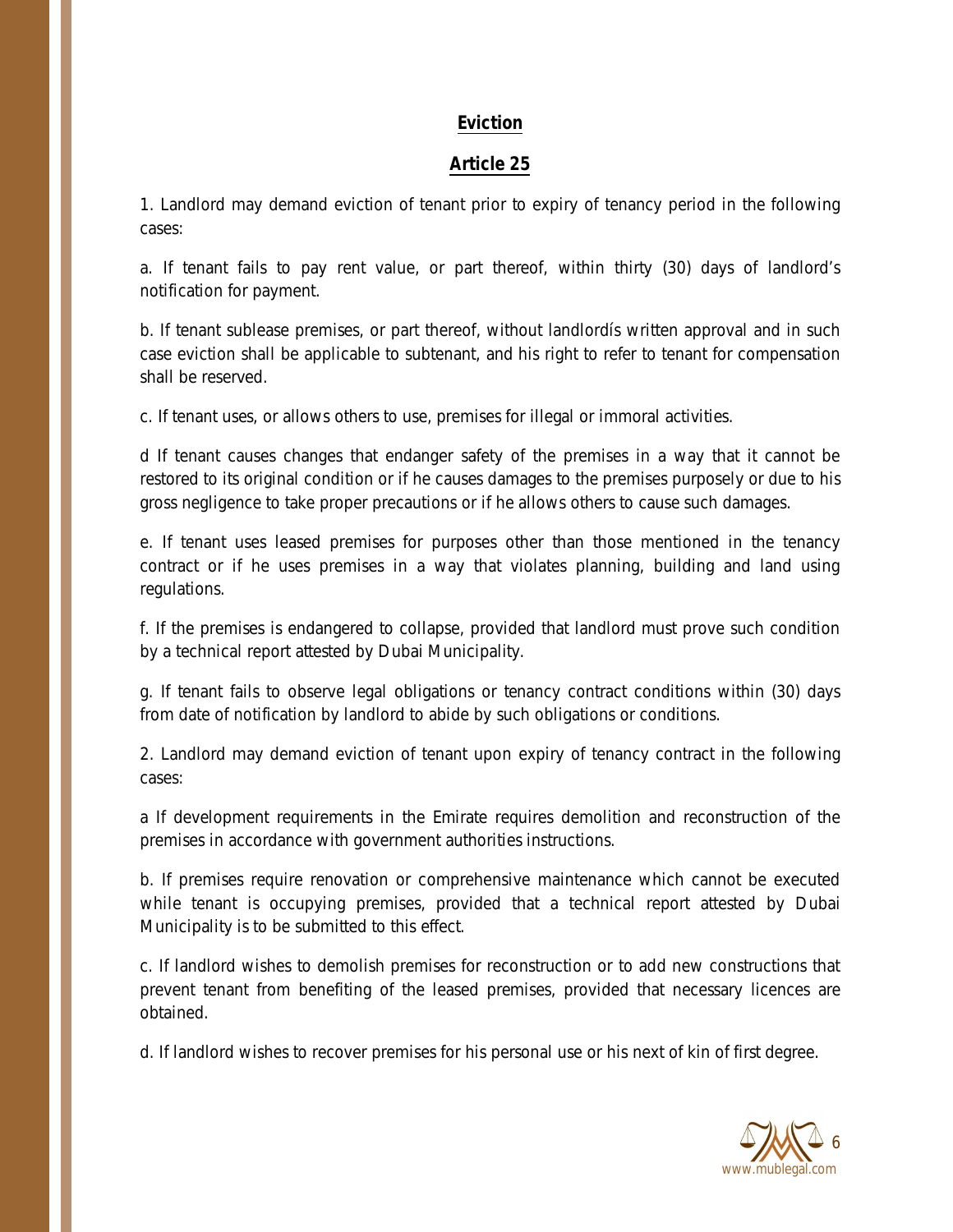However, in all above mentioned four cases, landlord must notify tenant with reasons of eviction at least ninety (90) days prior to expiry date of tenancy contract.

## **Article 26**

If, upon expiry of tenancy period, the landlord demanded recovery of the premises for his own use, or his first degree next of kin, and the committee approved the same, then landlord shall not rent premises for others before one year from date of recovery of premises, otherwise, the tenant shall have the right to request the committee to order proper compensation for him.

## **General Rules**

## **Article 27**

If landlord or tenant dies, tenancy relationship shall devolve to their heirs, unless tenant's heirs decide to terminate that relationship, provided that termination shall become effective after thirty (30) days from notifying landlord of such decision or on expiry of tenancy contract, whichever occurs first.

## **Article 28**

The transfer of title to a new landlord shall not affect tenant's right to continue occupation of the premises in accordance with tenancy contract signed with the previous owner, provided that tenancy contract has fixed date.

## **Article 29**

1. Tenant shall have priority to return to the premises if it is demolished and reconstructed or if it is renovated, provided that rent value shall be fixed in accordance with Article (13) herein.

2. Tenant shall benefit from the above mentioned priority right within thirty (30) days from being notified by landlord.

## **Article 30**

If the committee orders termination of tenancy contract and the premises was occupied by subtenant, in accordance with a contract signed with the tenant and approved by landlord, then the subtenant shall have the right to continue occupation of the premises with the same conditions.

## **Article 31**

Filing an eviction case shall not relieve tenant from paying rent value for the whole period of the case and till the issue of judgement and execution thereof.